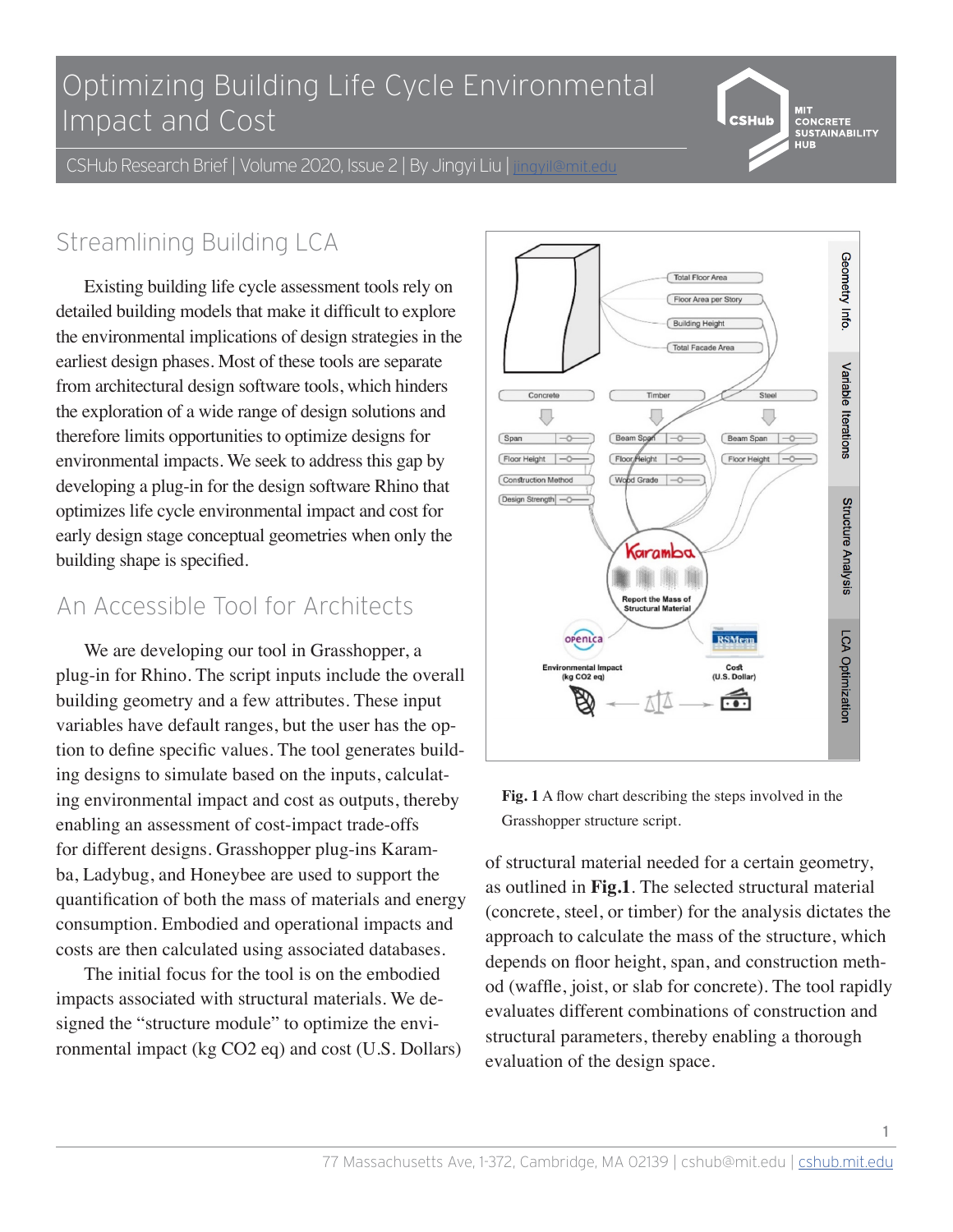In the case of concrete used as a structural material, we found a trade-off between impact and cost, especially for large-span systems.

 As shown in **Fig.2**, the tool finds three solutions at a span of 8-13 m that sit on the Pareto frontier (dashed line), meaning they have an optimal balance of cost and impact compared to other solutions (without prioritizing

Obtaining Optimal Solutions cost or impact). In this case, the two driving variables are span and construction method. Here, solution 1, with a span of 12 m and waffle construction, has less impact than solutions 2 and 3 but costs more. Though solutions 2 and 3 both have a span of 8 m, solution 2 employs a joist beam construction with a lower impact but higher cost than the flat slab construction in solution 3. Depending on how a user weighs impact and cost, these optimal solutions can change.



Fig.2: Each dot represents one concrete structure solution with a combination of three variables: floor height, span, and construction method. The latter two are identified as significant. The recommended ranges for span are illustrated at the bottom. Users can check the optimal construction method for each span value.